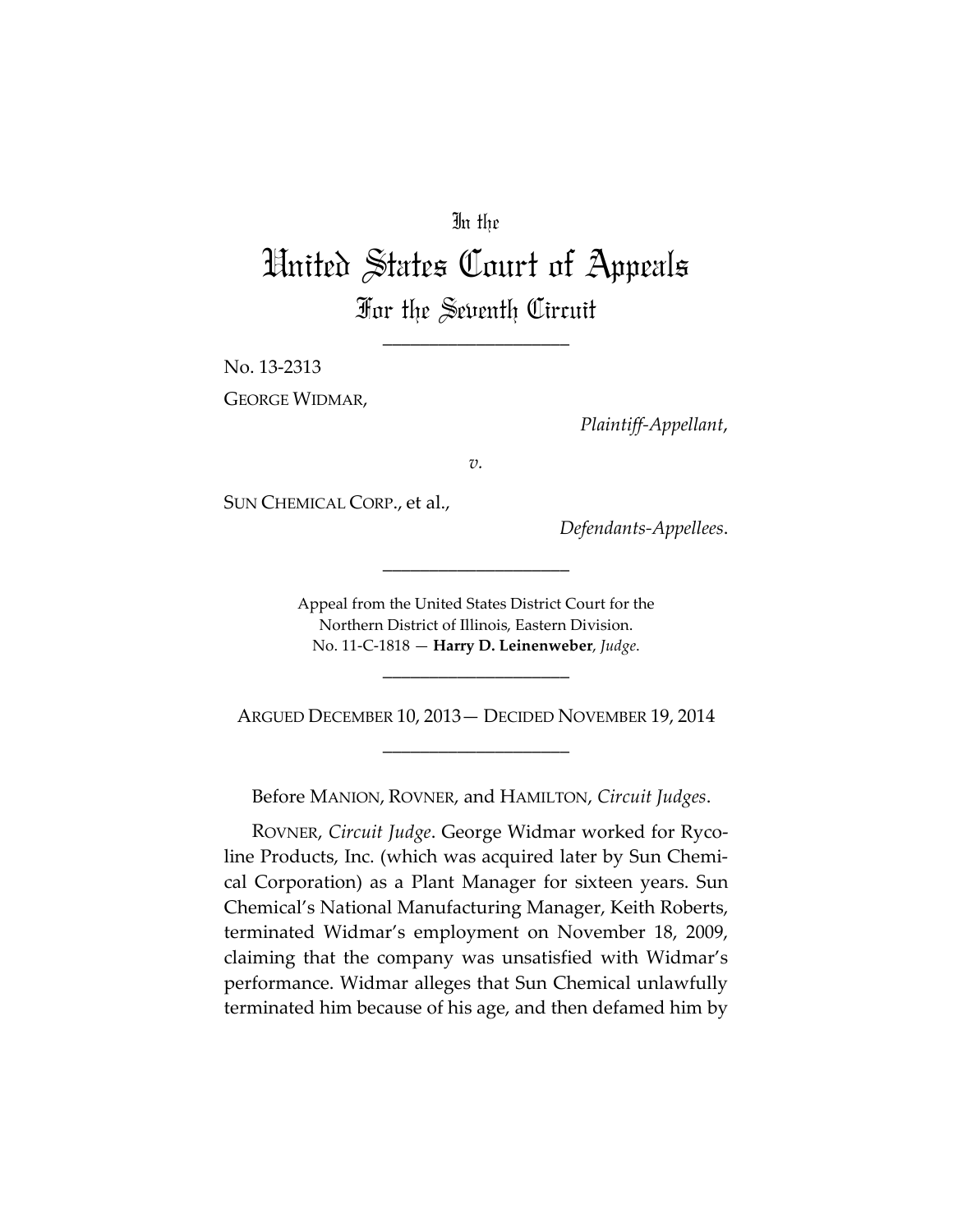speaking ill of his work performance to others. The district court granted Sun Chemical's motion for summary judgment and we affirm.

**I.**

Ordinarily we begin by reciting the facts in the light most favorable to the plaintiff. In this case, the parties present a mountain of competing facts. Generally, when the fact sections of the opposing briefs read like two unrelated stories, that is a clue for a court to look for material facts that require a trial to resolve. *Payne v. Pauley*, 337 F.3d 767, 770 (7th Cir. 2003). That certainly seemed to be the case here. Moreover, the plaintiff's contention that summary judgment was improper was based, in part, on language in the district court opinion which might be understood as taking facts in a light more favorable to the employer. For example, the district court stated that Widmar's declaration and deposition were "not only self-serving, but also irrelevant in establishing that age was a motivating factor in his termination." (R. 201, p.6). Self-serving affidavits can indeed be a legitimate method of introducing facts on summary judgment. *See Hill v. Tangherlini*, 724 F.3d 965, 967-68 & n.1 (7th Cir. 2013); *Payne*, 337 F.3d at 773.[1](#page-1-0)

 $\overline{a}$ 

<span id="page-1-0"></span><sup>&</sup>lt;sup>1</sup> We remind district courts of our attempts to rid our circuit's opinions of language critical of the "self-serving affidavit:"

We hope this discussion lays to rest the misconception that evidence presented in a "self-serving" affidavit is never sufficient to thwart a summary judgment motion. Provided that the evidence meets the usual requirements for evidence presented on summary judgment including the requirements that it be based on personal knowledge and that it set forth specific facts showing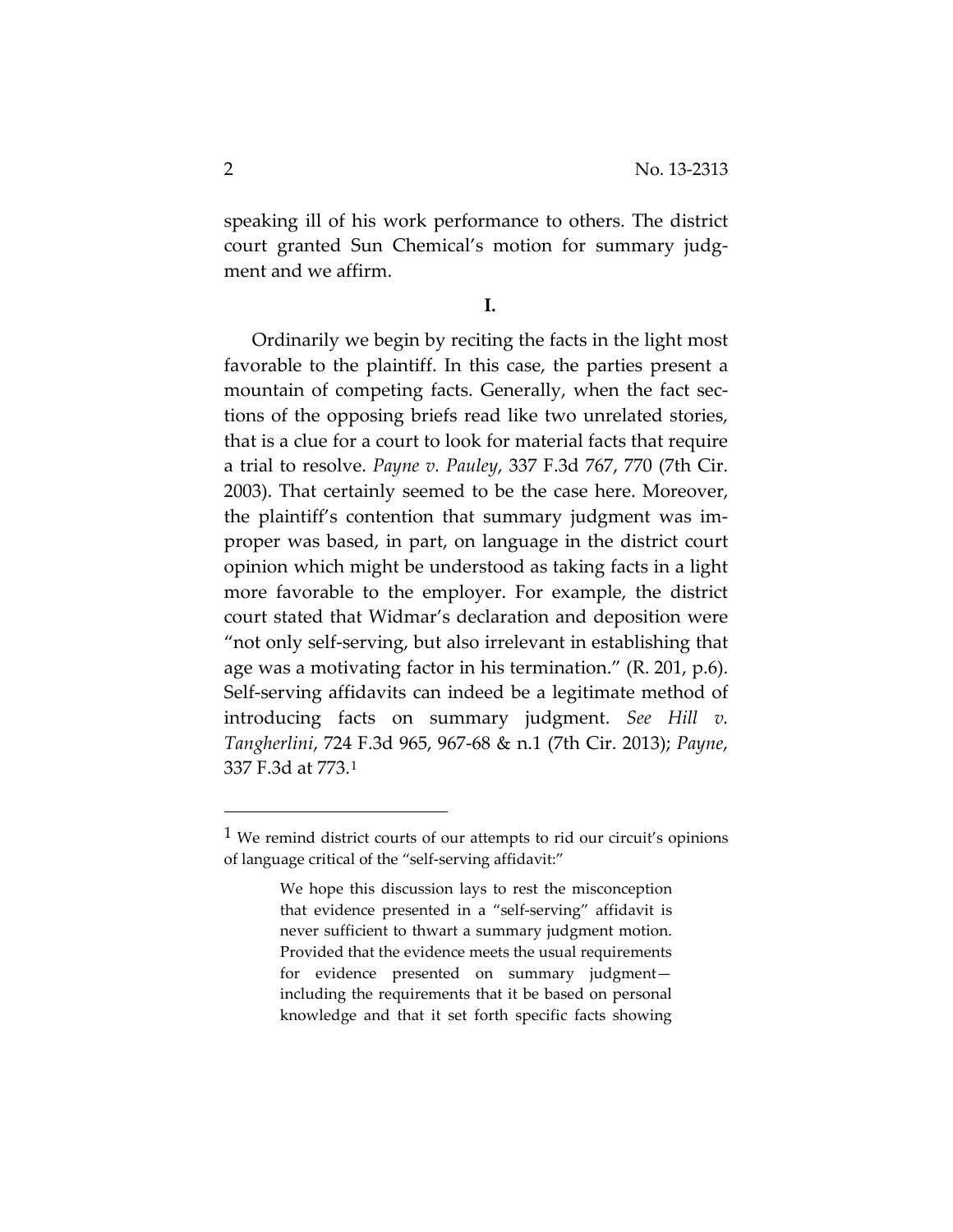$\overline{a}$ 

On the other hand, a plaintiff seeking to thwart summary judgment must comply with Federal Rule of Civil Procedure 56(e) and Federal Rule of Evidence 602, both of which require that testimony be based on personal knowledge. Personal knowledge can include reasonable inferences, but it does not include speculating as to an employer's state of mind, or other intuitions, hunches, or rumors. *Payne,* 337 F.3d at 772.

Moreover, "[a] party opposing a properly supported motion for summary judgment may not rest upon the mere allegations or denials of his pleading, but ... must set forth specific facts showing that there is a genuine issue for trial." *Anderson v. Liberty Lobby, Inc.*, 477 U.S. 242, 248 (1986) (internal citations omitted). And, of course, any disputed facts must be material. "By its very terms, this standard provides that the mere existence of *some* alleged factual dispute between the parties will not defeat an otherwise properly supported motion for summary judgment; the requirement is

> that there is a genuine issue for trial—a self-serving affidavit is an acceptable method for a non-moving party to present evidence of disputed material facts.

*Id* at 773. *See also Hill v. Tangherlini*, 724 F.3d 965, 967-68 & n.1 (7th Cir. 2013) (noting that the term "self serving" must not be used to denigrate perfectly admissible evidence through which a party tries to present its side of the story at summary judgment" and overruling all Seventh Circuit cases that suggest that a plaintiff may not rely on "self-serving" evidence to defeat summary judgment); *Rooni v. Biser*, 742 F.3d 737, 740 (7th Cir. 2014); *Navejar v. Iyiola,* 718 F.3d 692, 697 (7th Cir. 2013); *Berry v. Chicago Transit Auth.,* 618 F.3d 688, 691 (7th Cir. 2010); *Darchak v. City of Chicago Bd. of Educ.,* 580 F.3d 622, 631 (7th Cir. 2009); *Paz v. Wauconda Healthcare & Rehab. Ctr., LLC,* 464 F.3d 659, 664–65 (7th Cir. 2006); *Buie v. Quad/Graphics, Inc.,* 366 F.3d 496, 506 (7th Cir. 2004).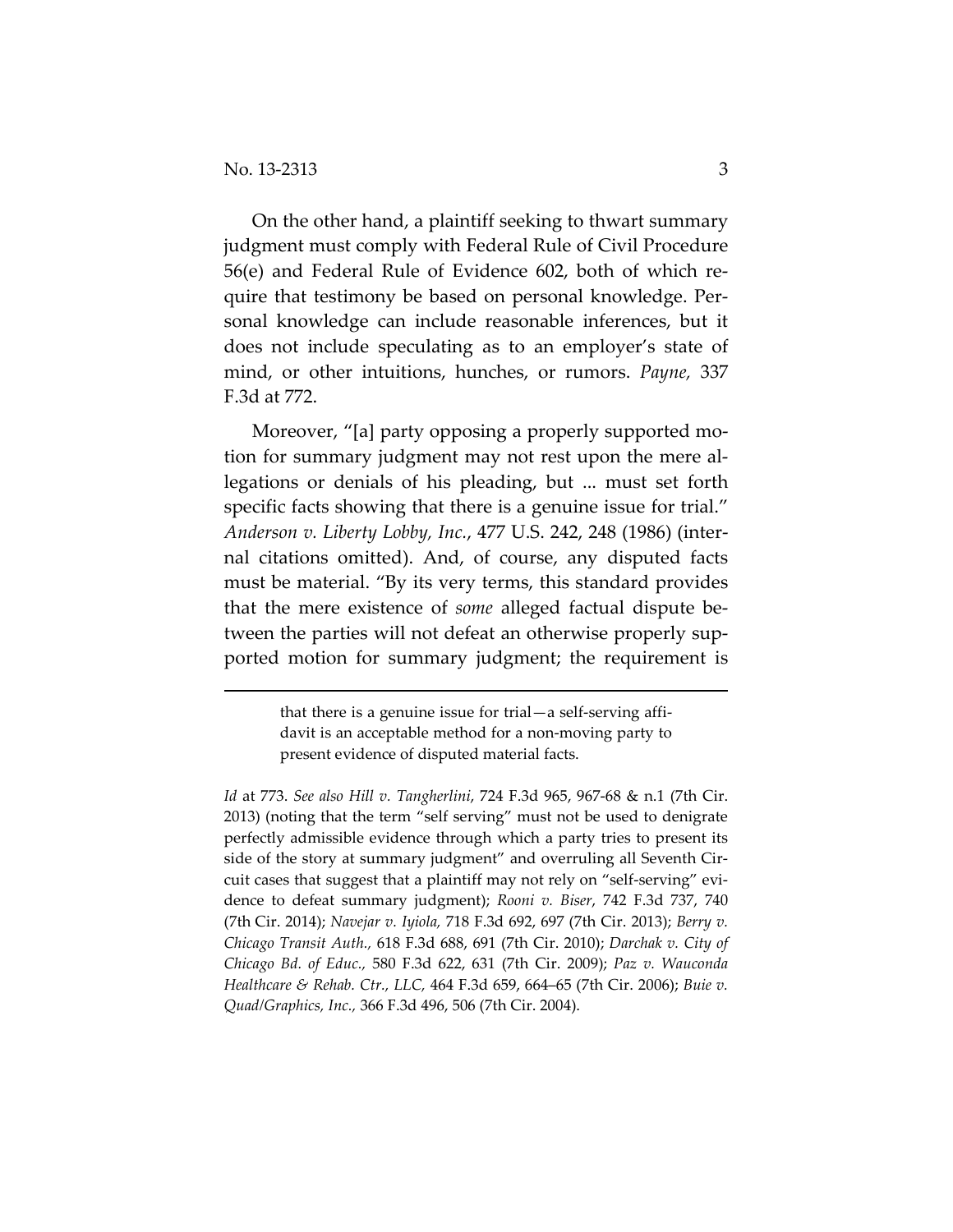that there be no *genuine* issue of *material* fact." *Id.* (emphasis in original). Evidence supporting or opposing summary judgment must be admissible if offered at trial, except that affidavits, depositions, and other written forms of testimony can substitute for live testimony. *Malin v. Hospira, Inc.*, 762 F.3d 552, 554-55 (7th Cir. 2014).

Widmar's facts suffer from several of these deficiencies. For example, in Widmar's recitation of facts, he states, "Mr. Roberts blamed Widmar for many of the problems involving Rycoline products even when Mr. Roberts was aware that the problems were caused by others outside Mr. Widmar's department and outside of his control." (Widmar opening brief at p.5). The gist of his case is that Sun Chemical falsely blamed Widmar to cover up for the fact that it was firing him because of his age. To support this, he cites to his own deposition in which he testifies as follows:

> Although through the process of resolving the problems Mr. Roberts repeatedly learned that I was not at fault, he nevertheless blamed all of the problems on me in order to support his decision to terminate me. For example, in October of 2009, Mr. Roberts blamed me for inaccurate labels even though the Lab prepared the labels. At this time, he knew that Doug Gillam was responsible for, and controlled, the label instructions.

(R. 194-1 at p.3). He then goes on to list several more examples of times when a problem was caused by a different person or practice for which he was not in charge. As we will explore in further detail below, the fault with using this type of evidence is that it speculates as to the employer's state of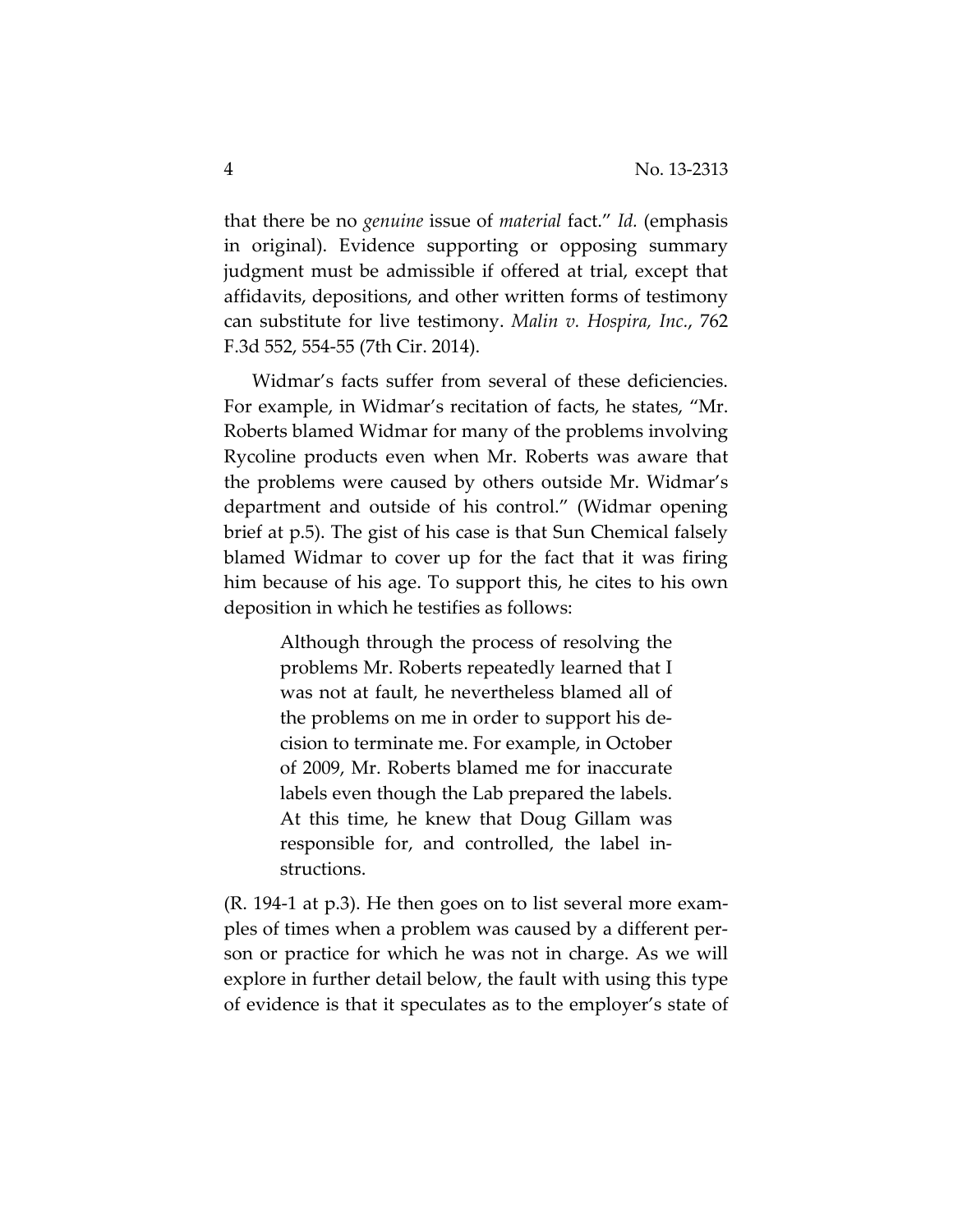mind and attempts to substitute Widmar's judgment (and thus ours) for that of the employer. Neither type of evidence is sufficient to create a material dispute of fact that will defeat a claim of summary judgment. *See Silverman v. Bd. of Educ. of City of Chicago,* 637 F.3d 729, 737 (7th Cir. 2011) (employer's disagreement with employee's evaluation does not present a genuine issue of material fact). Because Widmar's legitimate facts were intermingled with improper inferences and speculation, we methodically examined the record to determine which facts met the undemanding requirements that we described above.

George Widmar, who was born in 1958, worked as a plant manager for Rycoline (later acquired by Sun Chemical) for sixteen years, beginning when he was 35 and terminating just before he turned 52. He oversaw the manufacturing process at two plants, one in Chicago, Illinois, and one in Adelanto, California. Sun Chemical manufactures and sells products used in the printing business such as fountain solutions, press washes, and coatings.

At the time Sun Chemical acquired Rycoline, on June 14, 2004, Widmar reported directly to Ed Toliopoulos (born in 1955). On November 18, 2008, the company assigned Keith Roberts (born in 1953), the national manufacturing manager, responsibility for managing the manufacture of all Rycoline products. Widmar began reporting to Roberts rather than Toliopoulos.

In 2009, Rycoline began experiencing problems with the quality of some products. Widmar maintains that some of the performance problems occurred because Rycoline changed its formulas to cut costs, purchased defective materials, and purchased the wrong testing materials which, in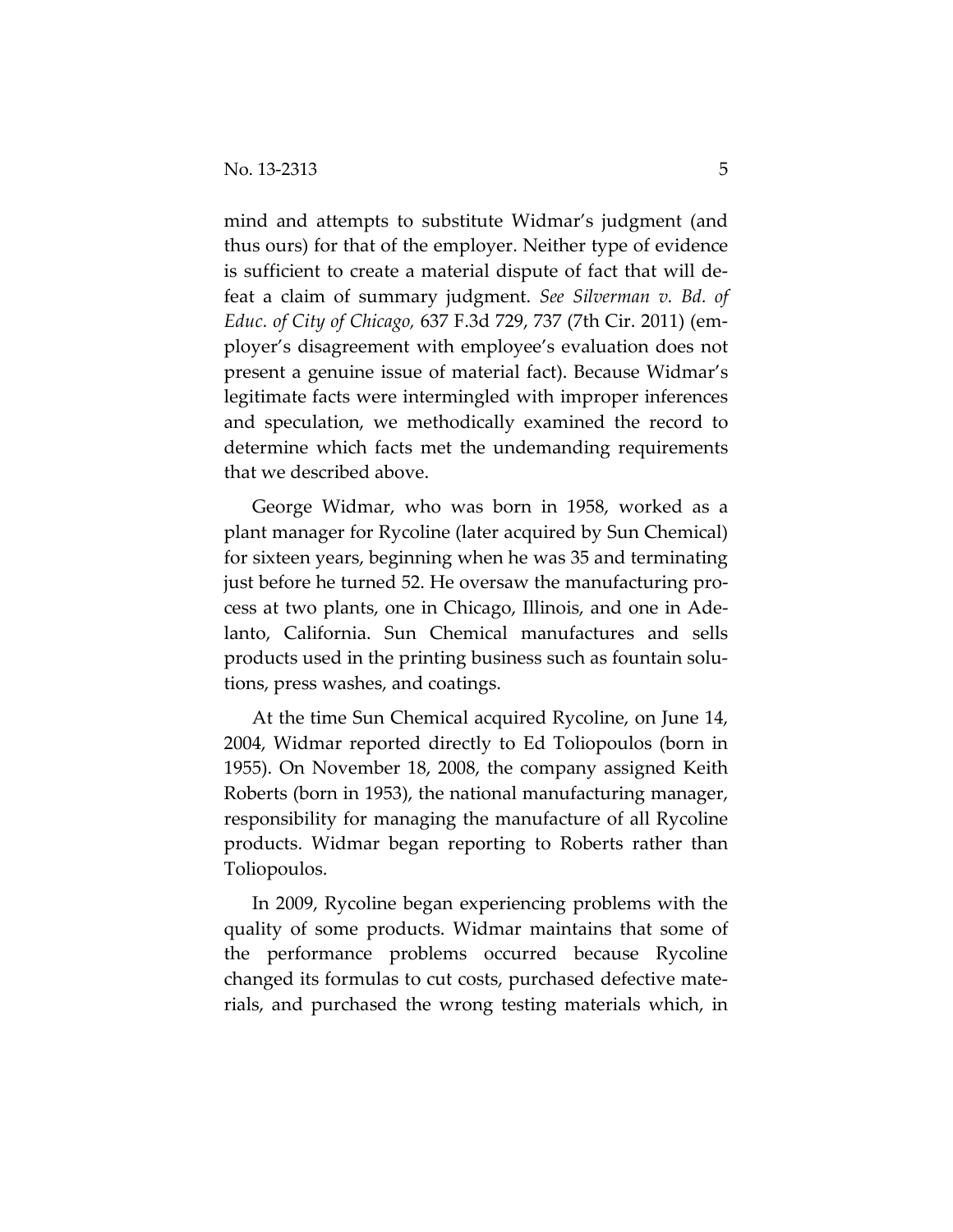turn, caused test results which appeared to indicate that materials were not up to standards when, in fact, they were.

Both parties agree that Roberts criticized Widmar and blamed him for the problems with Rycoline products. Widmar presented evidence at summary judgment based on his personal knowledge, including his own deposition testimony, affidavit, and the testimony and emails of others who worked for Rycoline, that the problems were not his fault. Sun Chemical's view, on the other hand, was that Widmar was a member of the Rycoline Leadership Team which was collectively responsible for identifying and solving product quality issues and that, even if he did not have direct responsibility for a particular area or task, Rycoline wanted a manager who could be proactive and work cooperatively with others to solve problems without simply denying responsibility. Sun Chemical's position is that Widmar did not meet its expectations in this regard.

Both briefs contain page after page of explanations about problems that arose at the plant and how those problems were addressed. Widmar's position is that the fact that he was blamed for problems for which he was not or could not be responsible demonstrates evidence of discrimination based on age. In the district court he argued that it was direct circumstantial evidence of discrimination. (R. 159, pp. 13-16). He does not appear to have a section of his brief dedicated to the direct method proof of discrimination on appeal, and it is unclear whether he still wishes to proceed with this method. But in any event, we will evaluate whether Widmar succeeds under that method of proof.

In short, for the purposes of summary judgment, we will assume that the problems identified were not, in fact, Wid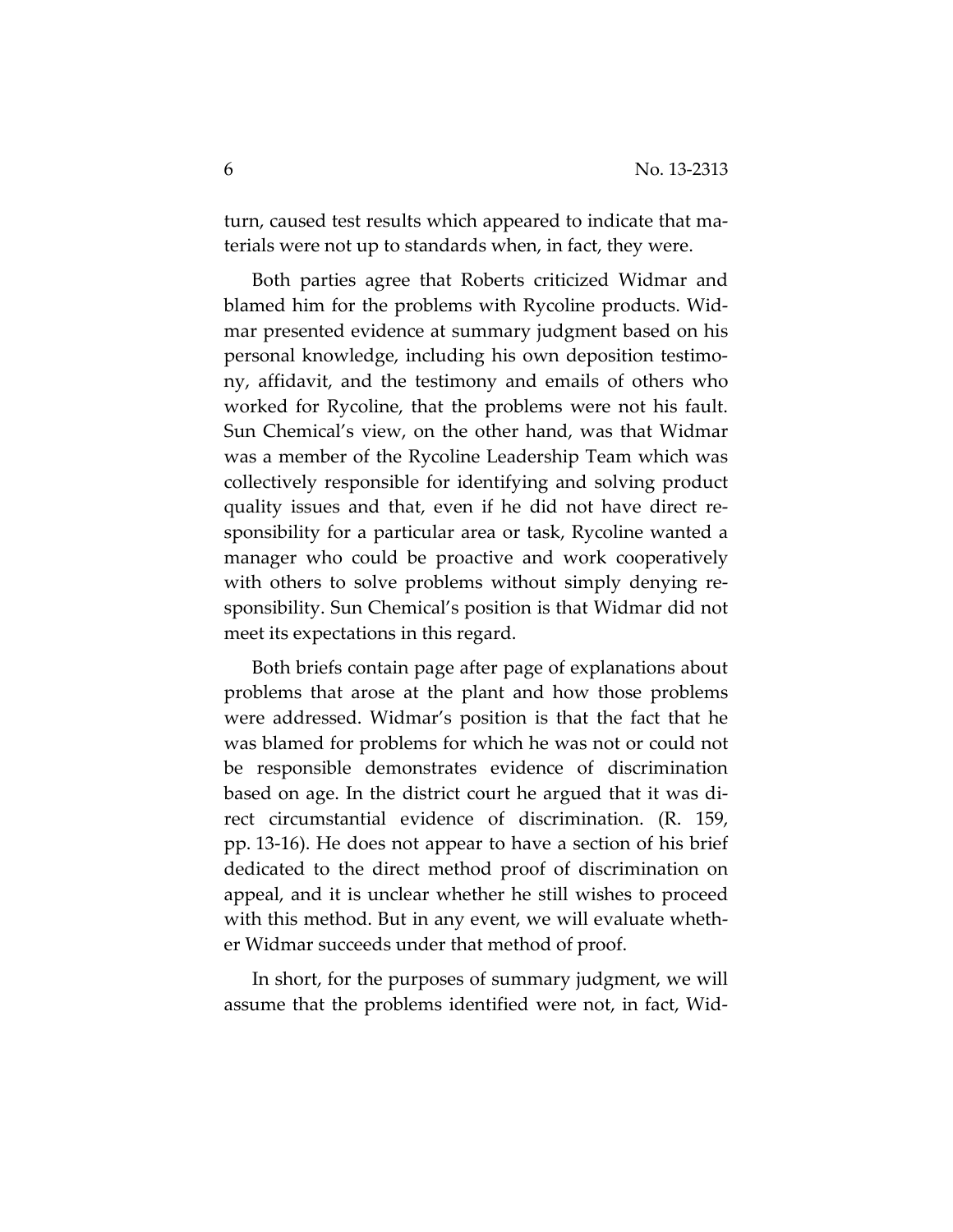mar's "fault" in the sense that he caused them or had direct control over them. We will discuss these individual incidents in the context of direct evidence and pretext as we proceed through the opinion.

### A. *Direct evidence of discrimination.*

As we noted, it is difficult to discern whether Widmar is arguing on appeal that he can survive summary judgment under the direct method of proof, under which a plaintiff may demonstrate through direct or circumstantial evidence that the adverse action by the employer was motivated by an impermissible purpose. *Muhammad v. Caterpillar, Inc.*, 767 F.3d 694, 699 -700 (7th Cir. 2014); *Cerutti v. BASF Corp.*, 349 F.3d 1055, 1061 (7th Cir. 2003). Because a plaintiff will rarely have actual evidence of discrimination, such as a written policy or an admission of impermissible animus, the direct method also allows a plaintiff to point to circumstantial evidence that is strong enough, taken as a whole, to allow the trier of fact to draw the inference of such animus. *Muhammad*, 767 F.3d at 699 -700; *Morgan v. SVT, LLC*, 724 F.3d 990, 995 (7th Cir. 2013). "If the plaintiff can assemble from various scraps of circumstantial evidence enough to allow the trier of fact to conclude that it is more likely than not that discrimination lay behind the adverse action, then summary judgment for the defendant is not appropriate, and the plaintiff may prevail at trial even without producing any 'direct' proof." *Morgan*, 724 F.3d at 996.

There is one section of Widmar's opening brief in which he criticizes the district court for dismissing his evidence as "self-serving and irrelevant," but it is unclear whether he thinks this evidence is direct (or circumstantial) or indirect evidence of discrimination. All of his examples in that sec-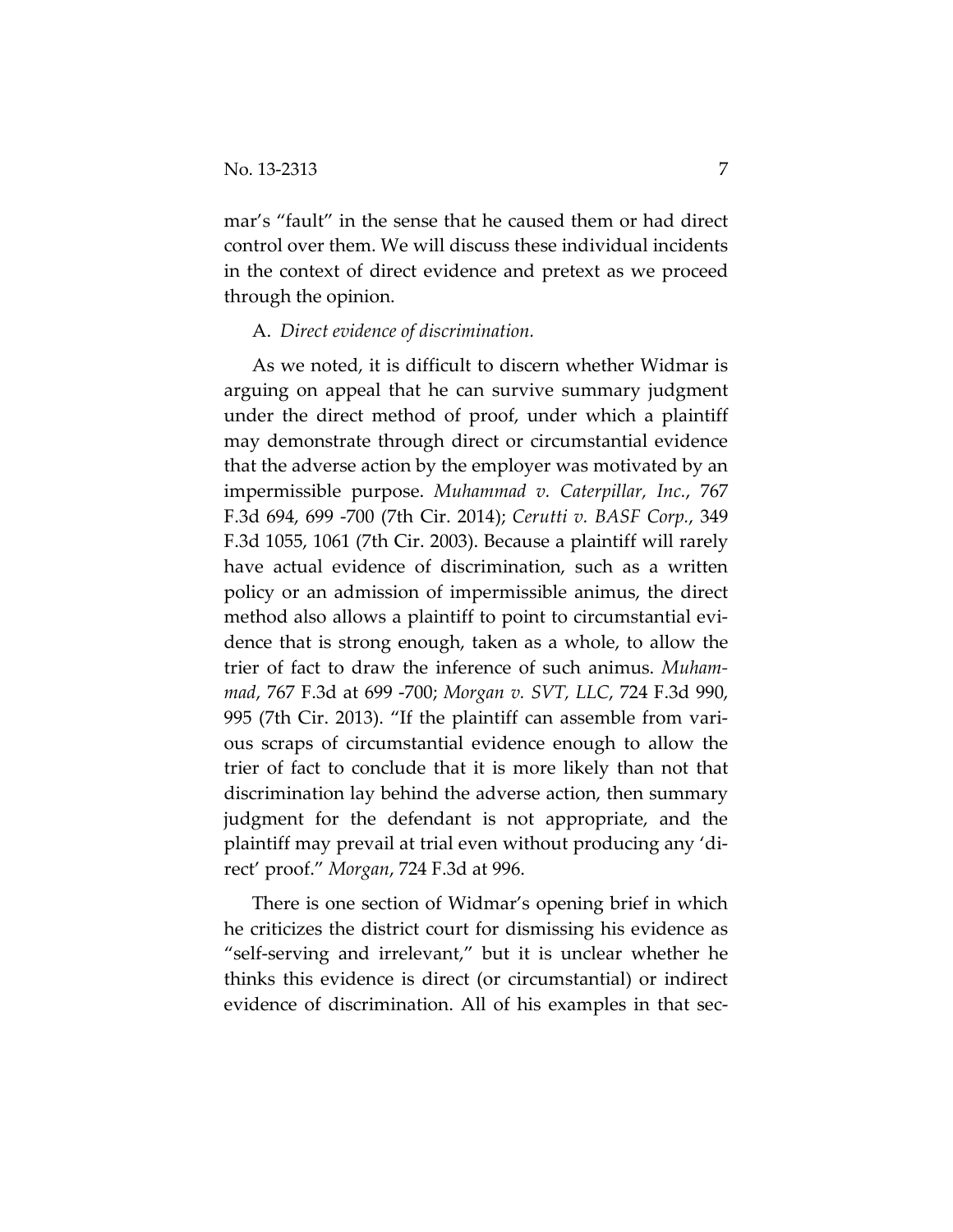tion are descriptions of situations in which Roberts blamed Widmar for various failings that Widmar demonstrates were not his responsibility. For example, Widmar claims the following: The problems with the coating products were not a problem at all, but rather the fault of faulty testing materials; the failure to premix certain materials was the fault of the laboratory which failed to include pre-mixing in its instructions; the problem with the fountain solutions was caused by the purchasing department purchasing a flawed preliminary material. He also claims that Roberts was simply incorrect when he thought that Widmar was not complying with quality assurance programs and that Widmar did not communicate well. We will discuss each of these incidents more in the context of pretext. The problem for Widmar, however, is that even if we take each and every one of these facts in the light most favorable to him and even if we were to attribute a nefarious motive to Roberts' conduct in each incident, we have no way of knowing whether Roberts acted this way because of Widmar's age. Each and every one of these issues could arise just as easily if Roberts simply did not like Widmar's personality or his style or, for that matter, his cologne. Title VII does not protect employees from poor managers or unpleasant and unfair employers. Widmar has not offered a speck of direct (and by this we also mean direct or circumstantial) evidence of age discrimination and thus his attempt to defeat summary judgment in this manner fails. *See Good v. Univ. of Chicago Med. Ctr., Inc.*, 673 F.3d 670, 675 (7th Cir. 2012) ("guesswork and speculation are not enough to avoid summary judgment."); *Langenbach v. Wal-Mart Stores, Inc.*, 761 F.3d 792, 800 (7th Cir. 2014) (On summary judgment, evidence must point directly to the conclusion that an employer was illegally motivated, without reli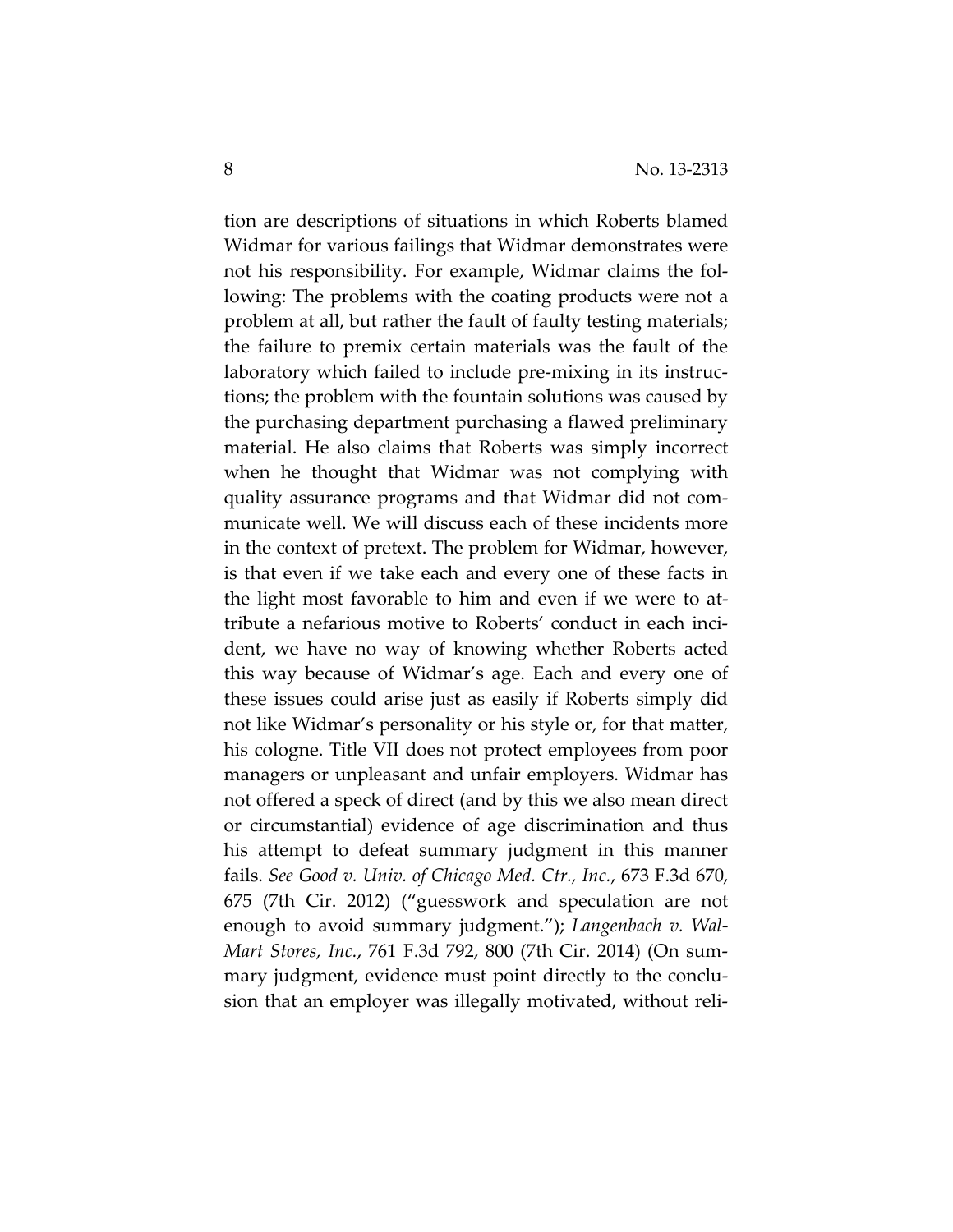ance on speculation.); *Payne*, 337 F.3d 767 (describing cases where an employee's subjective belief that an employer took adverse employment action based on a protected category was insufficient to create an issue of material fact).

#### B. *Indirect Method.*

Widmar, however, can also survive a motion for summary judgment by demonstrating discrimination using the indirect method of proof first articulated in *McDonnell Douglas Corp. v. Green*, 411 U.S. 792, 802 (1973). Under this method, a plaintiff has the burden of establishing a prima facie case of discrimination by showing that: (1) he is a member of a protected class; (2) he met the employer's legitimate business expectations; (3) he suffered an adverse employment action; and (4) similarly situated employees outside of the protected class were treated more favorably. *Tank v. T-Mobile USA, Inc.*, 758 F.3d 800, 809 (7th Cir. 2014). A similarly situated employee is one whose performance, qualifications, and conduct are comparable in all material respects. *Id.* If Widmar succeeds in establishing a prima facie case, the burden shifts to Sun Chemical to introduce a legitimate, nondiscriminatory reason for terminating him. *Id.* Widmar can then avoid summary judgment with evidence that Sun Chemical's stated reason was in fact pretextual. *Naficy v. Ill. Dept. of Human Servs.*, 697 F.3d 504, 511 -512 (7th Cir. 2012).

Because he was 51 and terminated, Widmar meets the first and third requirements. The district court did not analyze elements two and four but instead gave Widmar the benefit of the doubt and turned to an evaluation of pretext. A prima facie case, however, must be established and not merely incanted, and it is beneficial to our body of case law to address the elements of the prima facie case even if it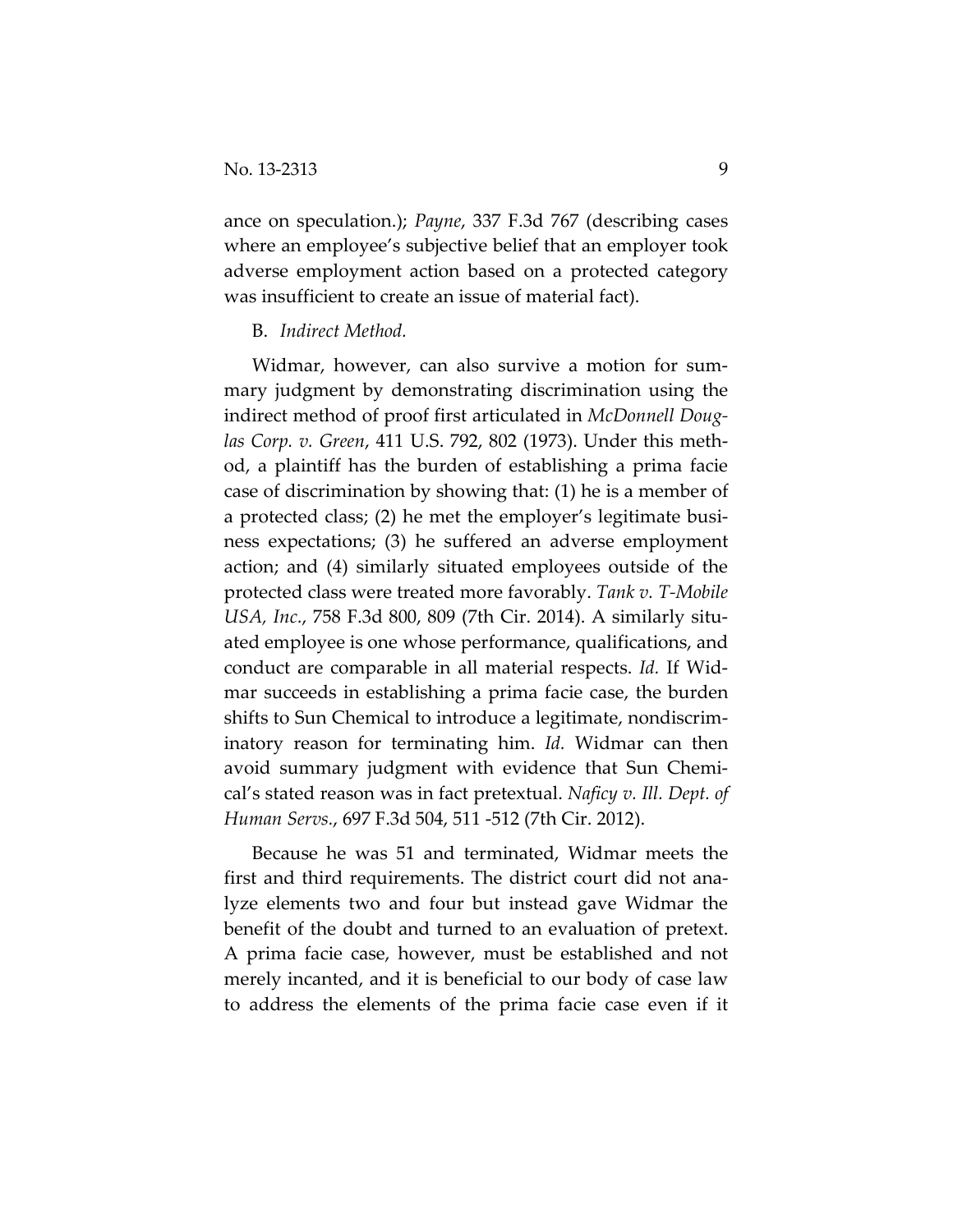seems likely that a plaintiff will fail the pretext inquiry after burden shifting has occurred. *Montgomery v. Am. Airlines, Inc.*, 626 F.3d 382, 394 (7th Cir. 2010). More importantly, if a plaintiff is unable to establish a prima facie case of employment discrimination under the *McDonnell-Douglas* inquiry, an employer may not be subjected to a pretext inquiry. *Collins v. Am. Red Cross*, 715 F.3d 994, 1000 (7th Cir. 2013). In some cases, however, the issue of meeting legitimate job expectations and the question of pretext overlap. *Collins*, 715 F.3d at 1000; *Everroad v. Scott Truck Sys., Inc*., 604 F.3d 471, 477-78 (7th Cir. 2010). This is particularly true when the employer asserts as the nondiscriminatory reason for termination that an employee was not meeting legitimate job expectations. *Collins*, 715 F.3d at 1000; *Vaughn v. Vilsack*, 715 F.3d 1001, 1007 (7th Cir. 2013) (listing cases). The credibility of the employer's claim is at issue for both elements. *Id.*

This is just such a case, as Sun Chemical argues that Widmar failed to establish that he was meeting Sun Chemical's legitimate performance expectations and that his unsatisfactory performance was the basis for its legal, nondiscriminatory decision to terminate. Widmar claims that he was, in fact, meeting the legitimate performance expectations, and that it was, at the very least, a fact issue for a jury to decide.

Once again we note that Widmar spends the bulk of his brief describing the incidents when Roberts blamed him for failures that were not of his making or within his control. Sun Chemical spends the bulk of its brief describing these same incidents, noting how it believed Widmar's performance fell flat. We can summarize these arguments by noting that it is Sun Chemical's position that it is a legitimate business expectation that a plant manager be proactive, take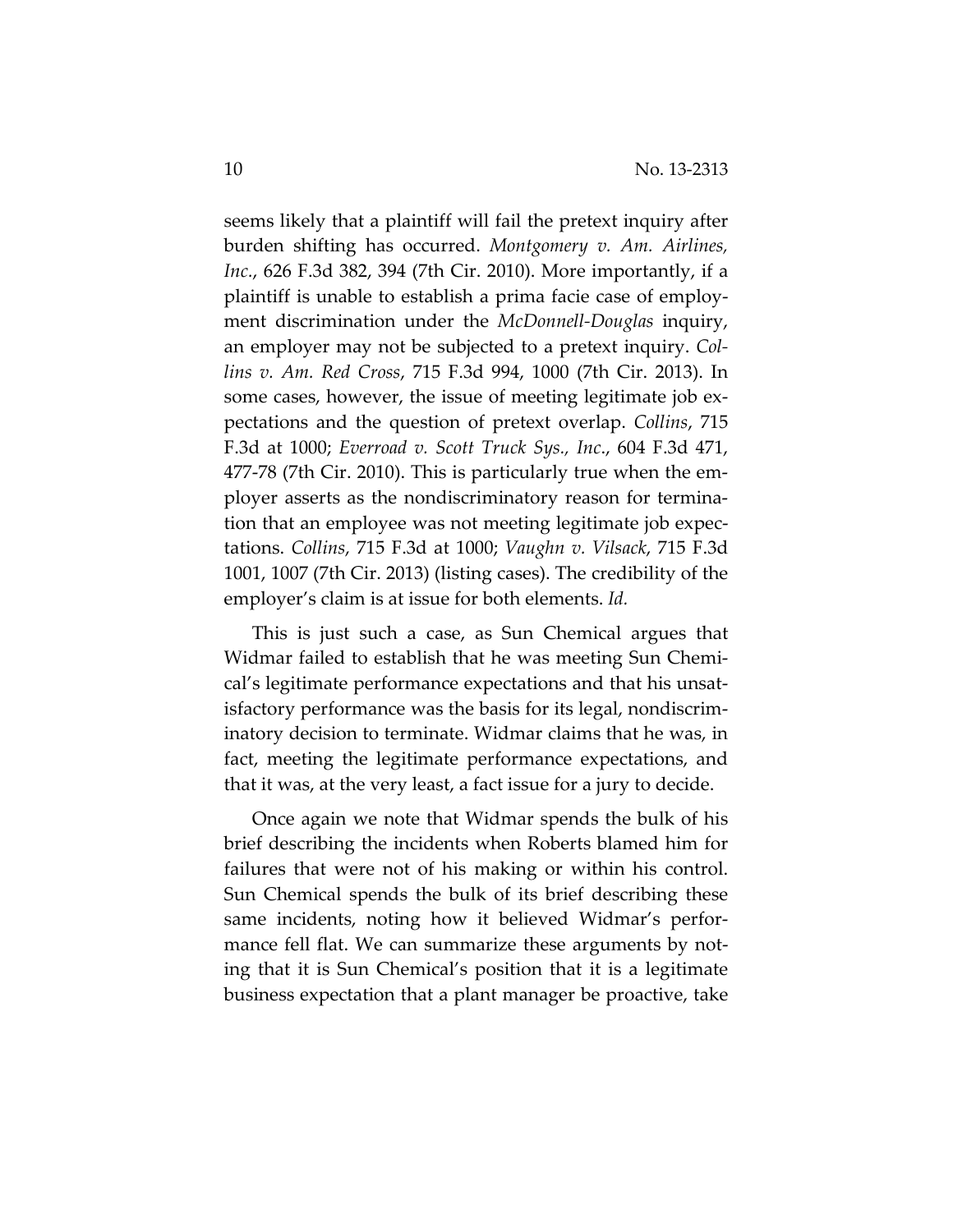responsibility, keep supervisors informed, work collaboratively to solve problems and produce high quality products for customers. In other words, Sun Chemical takes a "buck stops here" approach in which it required its plant manager to accept responsibility not just where he has direct control, but rather over all aspects of the plant. It wanted Widmar to seek out problem areas, even if they were the "fault" of others and fix them. As support for this position, it offered its own declared expectations and also Widmar's own admission that "the major purpose and objectives" of his position as Plant Manager/Manufacturing Manager were to manage "all activities related to manufacturing at [the Chicago and Adelanto plants] and manag[e] all plant related activities at [the Chicago Rycoline plant.]" (R. 192 at 6). Sun Chemical also offered Widmar's own job summary which stated that his duties included "continually develop[ing] and implement[ing] productivity and process improvements," and that he was responsible for "decision making regarding Production Planning, efficiencies and service decisions, … raw material planning, … daily problem solving, [and] service to customers" (R. 185-7, p. 65-66).

Widmar does not claim that the plant failings of which Sun Chemical complained did not occur. As noted above, he claims instead that he was errantly blamed for these shortcomings: it was the laboratory's responsibility to determine the proper formulas and materials for products; it was the purchasing department's responsibility to buy the appropriate materials to be used to test the products; it was the manufacturing department's responsibility only to follow the directions of the laboratory. In sum, this is not a disagreement about whether particular actions occurred, it is a disagreement about the meaning of the word "fault" or, more pre-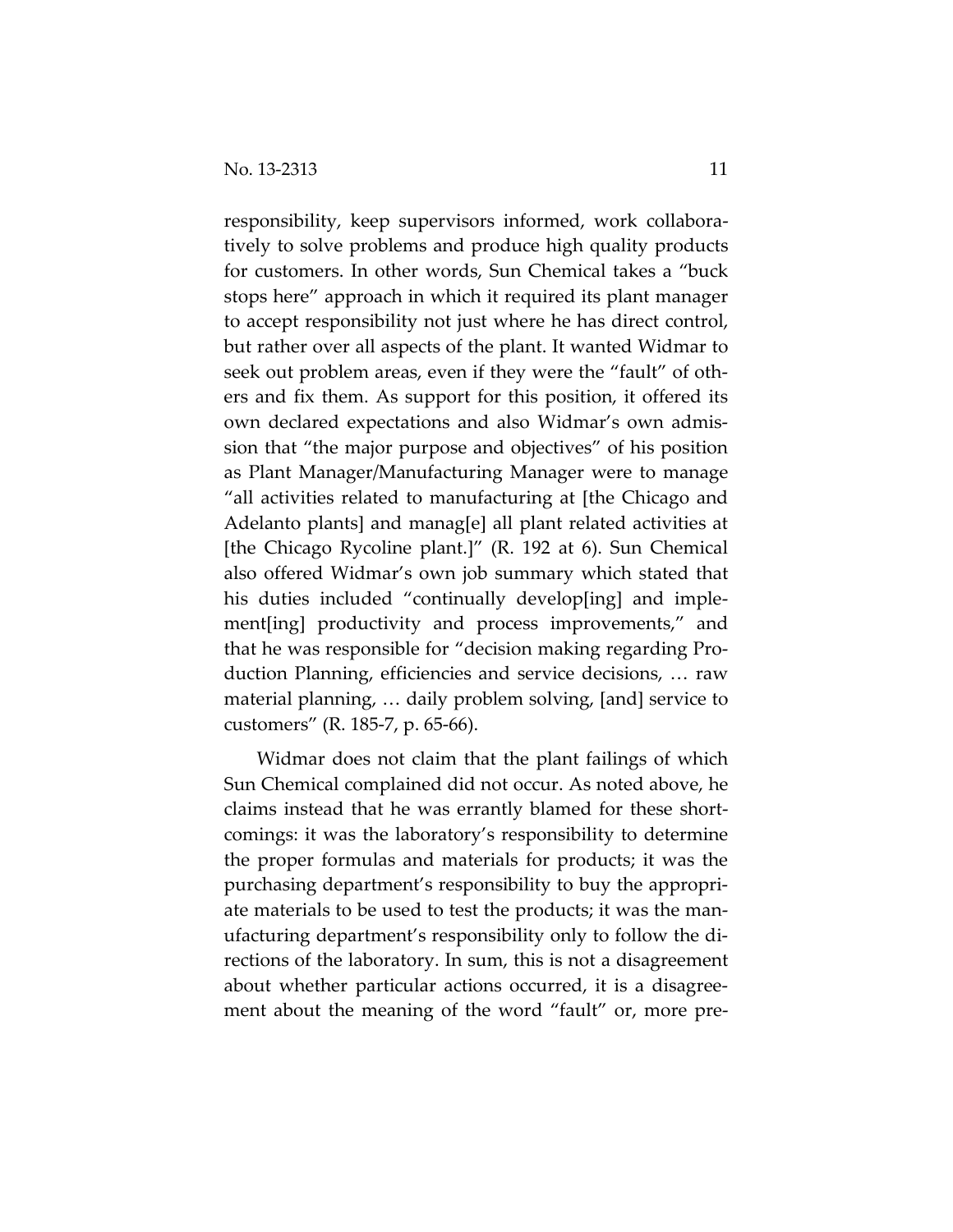cisely, what the scope of Widmar's responsibilities were and whether Widmar was meeting those expectations of his employer.

For summary judgment purposes, Widmar cannot create a factual dispute by stating that his job responsibilities ought to have been something other than what the company expected. We cannot say whether it was a reasonable expectation for Sun Chemical to require Widmar to be responsible for particular functions and actions in the plant in this way. This court has repeatedly stated that it is not a superpersonnel department that second-guesses employer policies that are facially legitimate. "[I]t is not the court's concern that an employer may be wrong about its employee's performance, or be too hard on its employee. Rather, the only question is whether the employer's proffered reason was pretextual, meaning that it was a lie." *Harper v. C.R. England, Inc.*, 687 F.3d 297, 311 (7th Cir. 2012). A court cannot interfere because an employer's decision is unwise or unfair. *Silverman*, 637 F.3d at 738; *Ptasznik v. St. Joseph Hosp.*, 464 F.3d 691, 697 (7th Cir. 2006). It is not the province of the court to determine whether Sun Chemical's expectation that Widmar accept responsibility for the listed deficiencies was a fair, prudent, or reasonable expectation. So long as Sun Chemical was not using its managerial decision as a foil for a discriminatory purpose, we must respect that decision. If Widmar was not doing what Sun Chemical wanted him to do, then he was not meeting his employer's legitimate job expectations.

Of course, an employer's stated reason does not necessarily end the discussion. Unfair and unjustified illtreatment can be a pretext for discrimination when the em-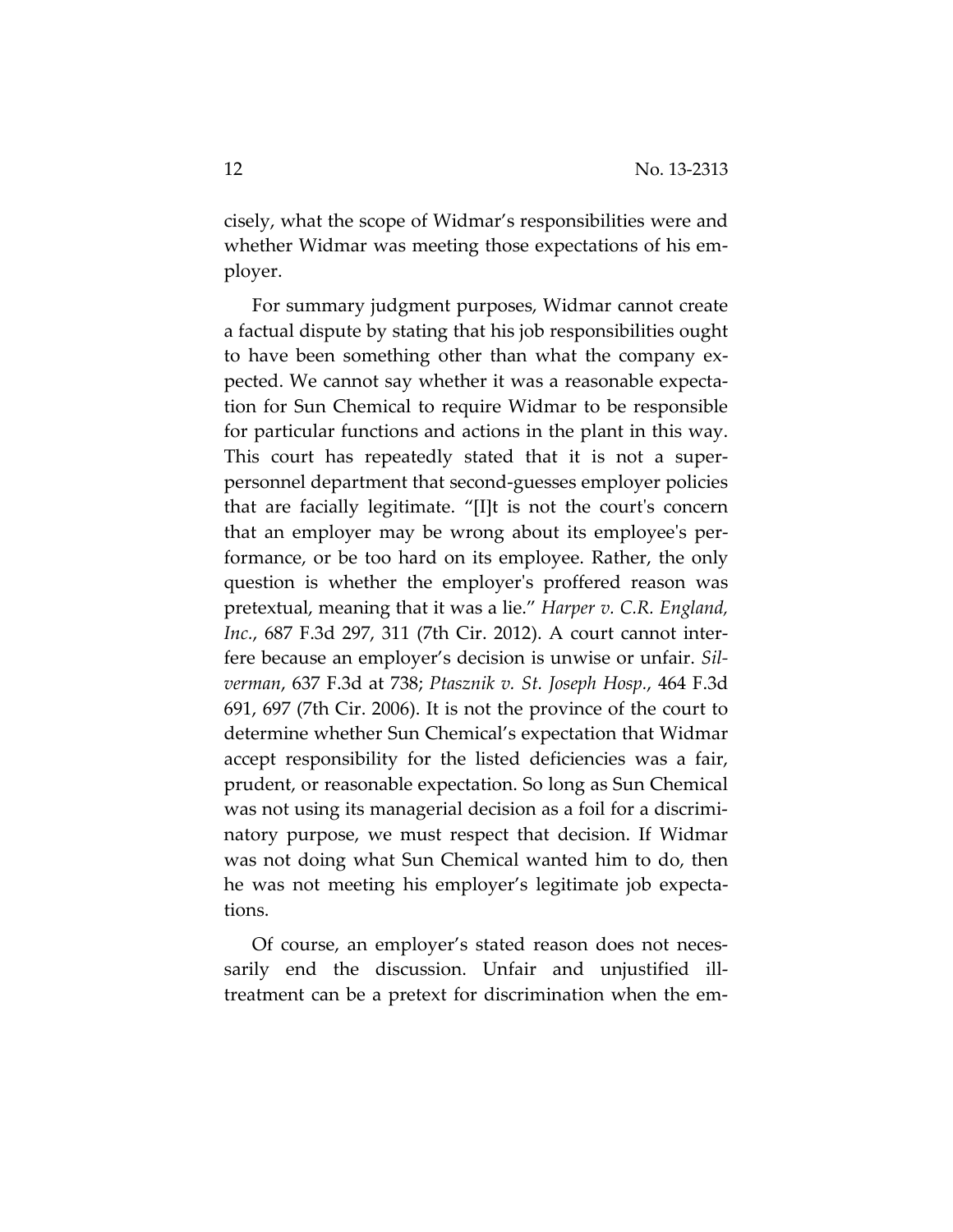ployer treats an employee unfairly because the employee belongs to a protected category. *Cung Hnin v. TOA (USA), LLC*., 751 F.3d 499, 506 (7th Cir. 2014). An employer's poor management decisions could, in fact, be a cover for discriminatory action, but poor decisions can just as easily be the result of deficient management and lackluster business acumen. At this stage, once Sun Chemical has articulated a legitimate, nondiscriminatory reason for the termination, the burden toggles back to Widmar to demonstrate that these poor decisions—blaming him for things for which he was not at fault—were actually pretext for illegal discrimination. *Matthews v. Waukesha Cnty*, 759 F.3d 821, 827 (7th Cir. 2014). He can still defeat summary judgment by raising a genuine issue about the honesty, not the accuracy, of Sun Chemical's stated reasons for his termination. *Silverman*, 637 F.3d at 738. An employee can demonstrate that the employer's reasons are not credible through evidence showing that the proffered reasons had no basis in fact, were insufficient to motivate discharge, or did not actually motivate his discharge. *Id.*

To meet this burden, however, Widmar "must identify such weaknesses, implausibilities, inconsistencies, or contradictions in the defendant's proffered reasons that a reasonable person could find them unworthy of credence and hence infer that the defendant did not act for the asserted non-discriminatory reasons." *Bates v. City of Chicago,* 726 F.3d 951, 956 (7th Cir. 2013). The question is not whether Sun Chemical's assessment of Widmar's performance was correct, only that it was an honest belief and not a pretext for age discrimination. *Id.*

Widmar has provided nothing more than speculation that the blaming was a mask for discrimination. Even if Rob-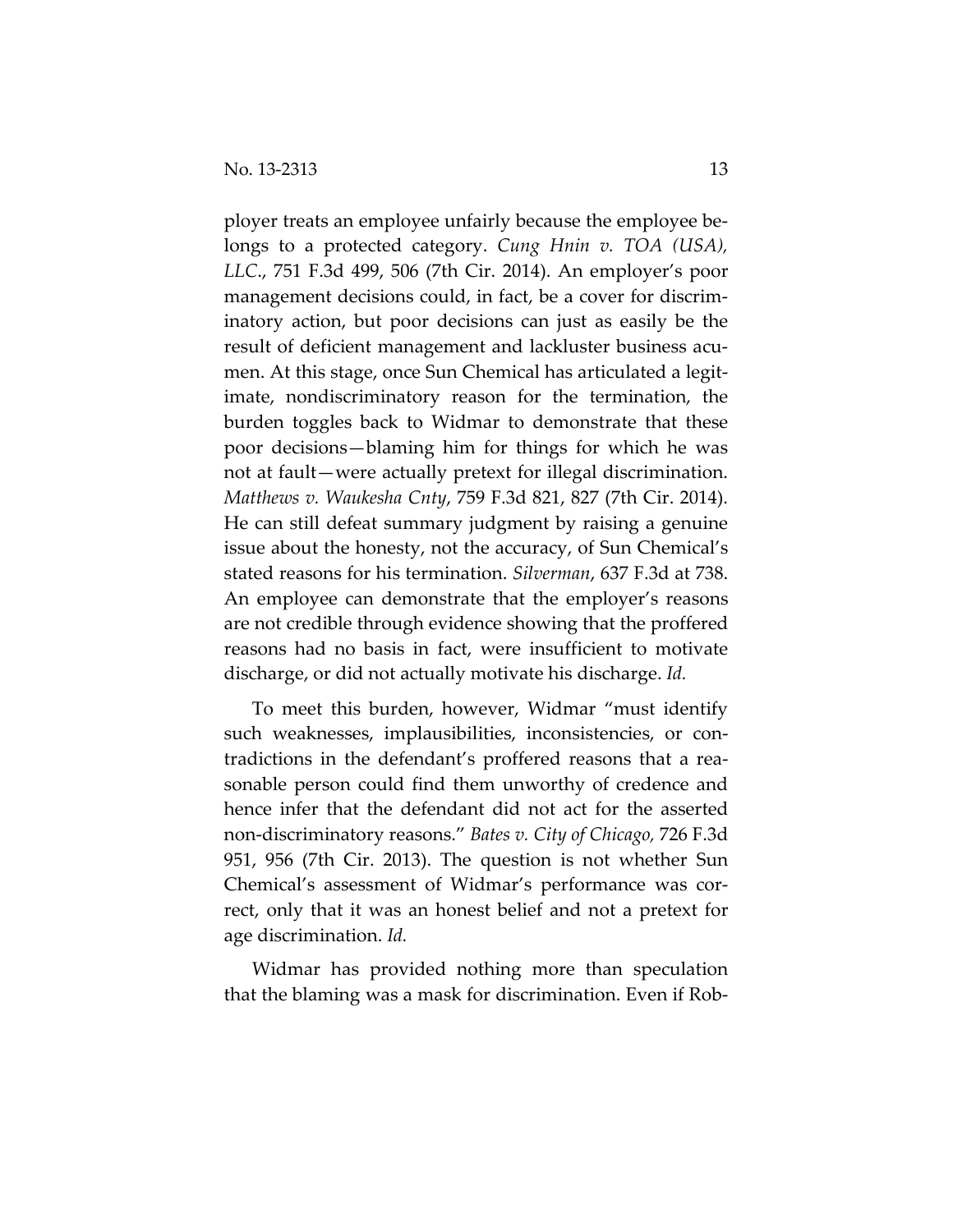erts blamed Widmar for problems that he knew were not Widmar's fault, this makes Roberts a bad manager, not a perpetrator of illegal discrimination.

In many ways Widmar's brief on appeal gives support to Sun Chemical's complaints, as the oft repeated refrain of Widmar's brief is that he was not responsible for the various missteps at the plant. Although it is true that Widmar's abilities to correct failings were limited in many ways either by practical application (for example, when things were beyond his control) or by the nature of his job (for example, he claims that because he lacked a degree in chemistry he had no choice but to rely on the scientists in the laboratory for particular information and direction), if Sun Chemical's legitimate expectation was that a plant manager not pass the buck, then Widmar's brief in which he repeatedly denies responsibility gives further weight to the conclusion that Widmar was not meeting his employer's legitimate expectations.

For example, both parties spend significant time discussing an incident involving a water-based coating product that was not performing up to customers' expectations. According to Widmar's version of events, the lab created a formula for the manufacture of the product which the plant followed accordingly and which included instructions about which items needed to be pre-mixed. It did not include MGS1122 on the list of materials to be pre-mixed. In fall 2009, testing on samples indicated that the product made in Chicago did not meet quality specifications, while the product made in the Adelanto plant did. After investigation, the company determined that the Adelanto plant was pre-mixing MGS1122, as suggested by the manufacturer of MGS1122, and the Chi-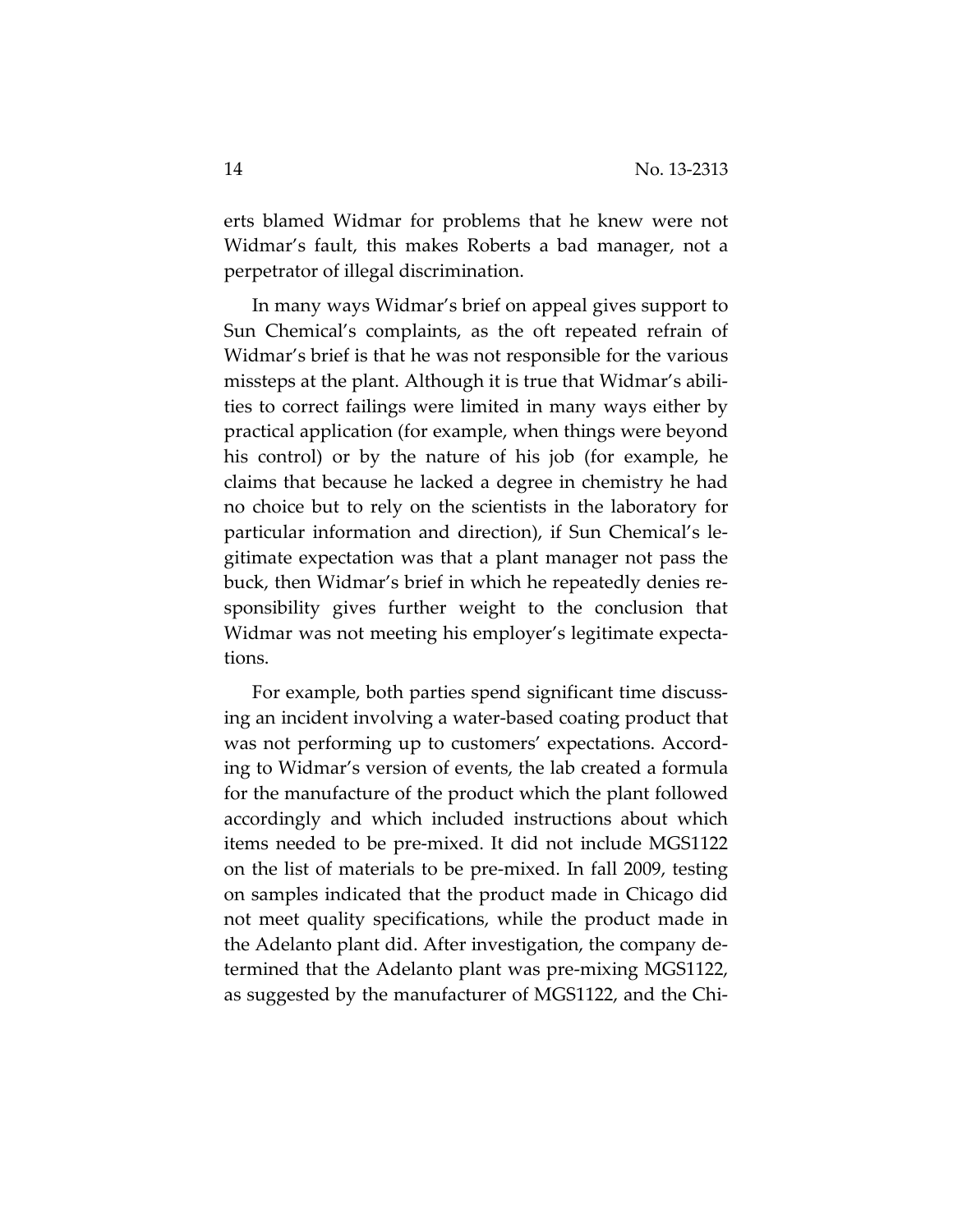cago plant was not. In Chicago, workers were merely agitating the materials with a forklift as they transported the material. In the end, it turns out that the product was performing appropriately, but that the cards used for testing the product were faulty. Widmar claims that Roberts knew this but still blamed him for the problem.

As was the case before, this lengthy discussion does not create a material disagreement over facts. Roberts testified that he considered it the responsibility of the plant manager to ensure that all manufacturing procedures including premixing were followed. Widmar does not dispute this, he merely claims that he was following the directions of the lab which did not include a pre-mix directive. Once again, this is a disagreement about the scope of Widmar's job responsibility which Sun Chemical is entitled to define. We need not determine whether it was wise or fair to place the blame on Widmar for following the laboratory instructions, only that Sun Chemical honestly expected him to do so.

Another example involves the purchasing of micron filter bags. Sun Chemical claims that Widmar failed to notify Roberts about the purchase of certain filter bags despite being asked to communicate all such actions to Roberts. Widmar claims he did not order the micron filter bags of his own volition, but rather, at the directive of the lab and thus Roberts could not complain about the purchase. Sun Chemical retorts that Roberts criticized Widmar not because he ordered the bags, but because he did so without informing Roberts prior to making the purchase as requested. The actual facts lie somewhere between the two positions. When the lab requested that the company change over to using a particular filter, Widmar purchased four filters for testing and cc'd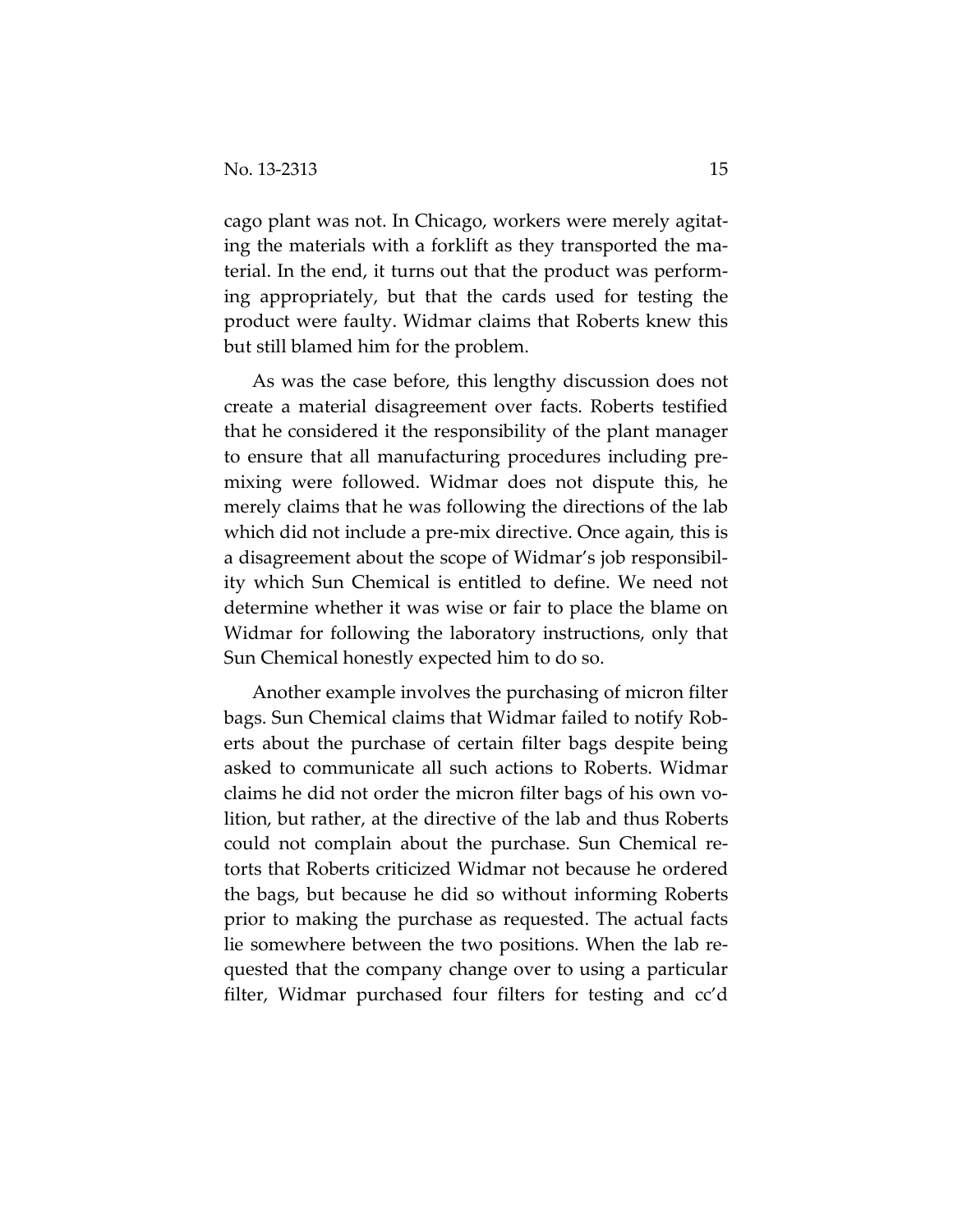Roberts on an email stating that he "purchased 4 filters for testing. If the test works out we can make the change. Can I conclude that this change has been approved?" He then emailed several people, including Roberts, that the testing had been completed successfully and asked permission to move forward. In fact, it does appear that Widmar failed to inform Roberts before purchasing the four test filters, but did, however, communicate that the four test filters had been purchased (after the fact), that they had performed as required, and he then requested permission to move forward and replace the current filters with the new ones. It is true that were the court reviewing management decisions, it might determine that the criticism for failing to communicate about the purchase of a mere four test filters was petty and micro-managing, but this is not the task before a court. An employer can micro-manage and require as much petty communication as it wishes. And it may legitimately discipline an employee who fails to conform to the requirement so long as the discipline is not used as pretext for discrimination." A pretext for discrimination means more than an unusual act; it means something worse than a business error; pretext means deceit used to cover one's tracks." *Kulumani v. Blue Cross Blue Shield Ass'n*, 224 F.3d 681, 684 (7th Cir. 2000) (internal citations omitted). Being blamed unfairly is not evidence of deceit.

Widmar also claims that he was blamed for an illperforming fountain solution, despite the fact that he submitted plenty of robust evidence that the problems with the solution occurred due to a faulty material rather than anything Widmar had done. We need not continue to chronicle each and every episode for which there was a problem at the plant where Roberts blamed Widmar. In each case the result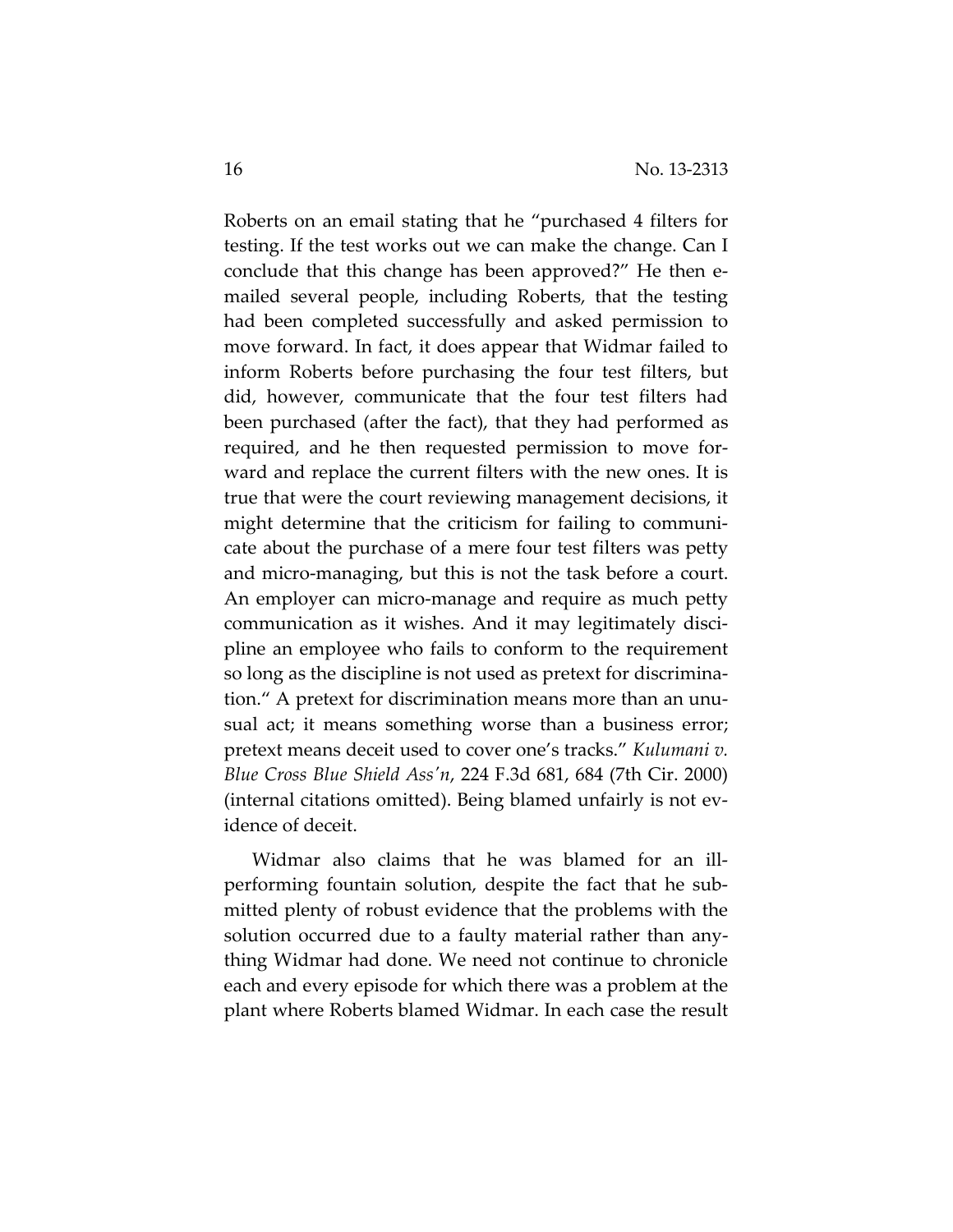is the same. Widmar claims he is not at fault. Sun Chemical expected him to be more proactive and less finger-pointing in his approach to management and Widmar has failed to offer any evidence that these expectations were pretext for age discrimination.

Next, Widmar argues that evidence that employees outside his protected class were assigned his job responsibilities after he was terminated demonstrates that he meets the fourth prong of the burden shifting test—that similarly situated employees outside of his class were treated more favorably. This is the test used when evaluating whether employees subject to a reduction in force have been treated in a discriminatory manner. Widmar, however, was fired for poor performance, not as part of a reduction in force, so the real question to ask is whether younger, similarly situated managers at Sun Chemical who were not performing up to expectations were also terminated. *See Faas v. Sears, Roebuck & Co.*, 532 F.3d 633, 639 (7th Cir. 2008); *Pantoja v. American NTN Bearing Mfg. Corp.*, 495 F.3d 840, 847 (7th Cir. 2007). Widmar has offered no evidence of this whatsoever. He mentions in one sentence that he was not placed on a performance improvement plan even though it was company policy to do so if the problems were remediable, but again he offers not one shred of evidence that younger similarly situated employees were given such an opportunity where he was not.

Of course, hiring younger employees could demonstrate pretext, but in this case Widmar has also failed to present sufficient evidence of this. Sun Chemical denies that Widmar's duties were absorbed by any younger employees at all, but rather were taken on by Toliopoulos, three years older than Widmar, and Ralph Zarada, another manager who is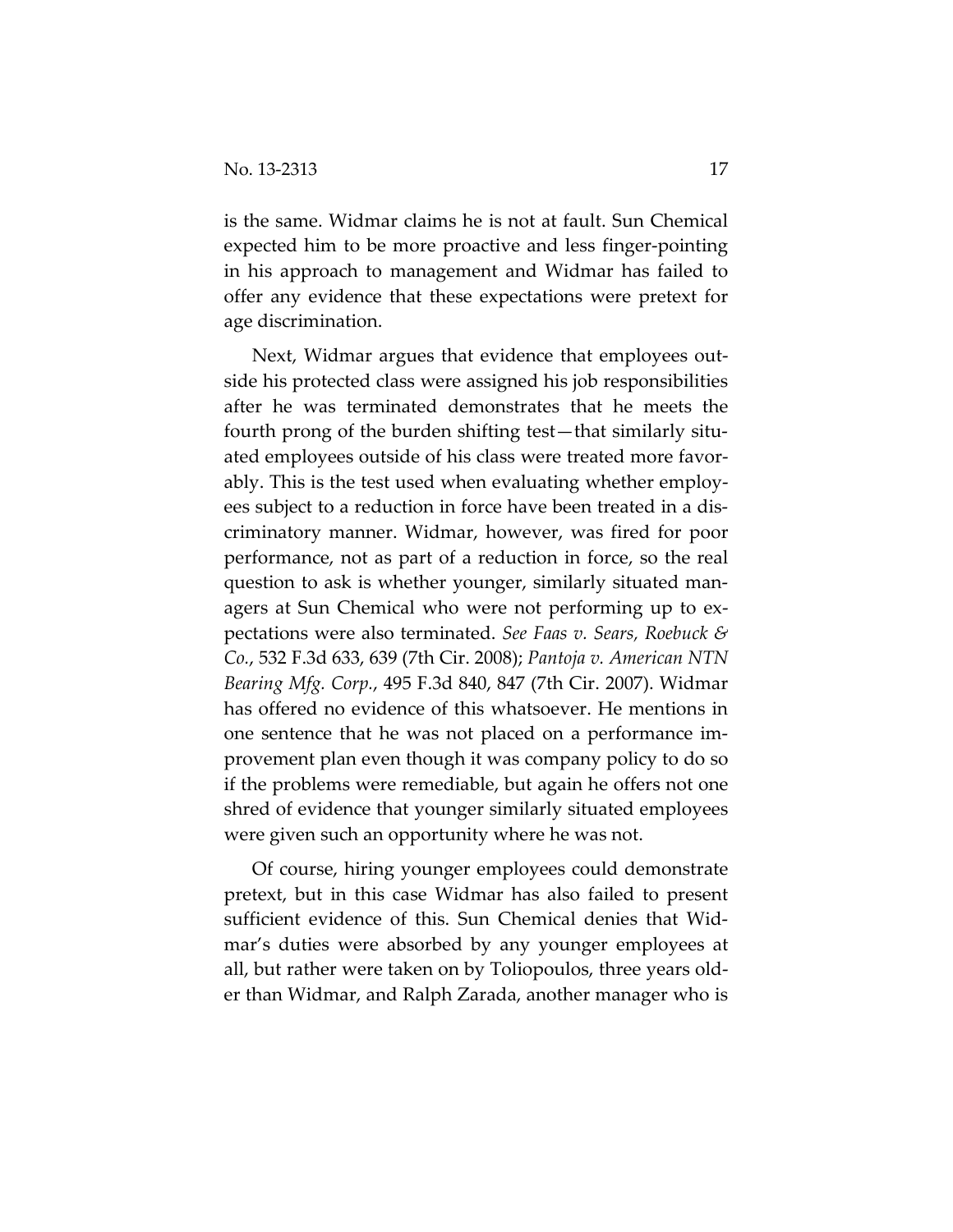six years older than Widmar, with both of them delegating tasks to less senior employees. Widmar claims that the twenty-three-year-old Jose Sanchez assumed the bulk of the duties that he had performed in the twelve months prior to his termination, and that Angel Ruiz, who was thirty-nine at the time, assumed others. But even if this is true, Widmar also admits that all of the people who reported to him began reporting to Toliopoulos after he was fired, including Ruiz and Sanchez. (One employee who formerly reported to Widmar began reporting to Zarada.) He also admitted that Toliopoulos and Zarada reported directly to Roberts, just as he had. He does not deny that he had managerial duties and that these older employees assumed some of them. He now asserts that the bulk of his job was performing lower-level ministerial tasks that were absorbed by the younger nonmanagement workers, Sanchez and Ruiz. But even if we take Widmar's facts as true, we can only conclude that some of his job duties were absorbed by employees who were older (tasks such as managing less senior employees) and some of his job duties were absorbed by employees who were younger (such as ministerial tasks). Thus even taking the facts in the light most favorable to Widmar (and we agree that it is a stretch that a plant manager/manufacturing manager who reported directly to the person overseeing all of manufacturing, purchasing, and the laboratory at the plant spent 90% of his time on ministerial matters), it is still true that Widmar's duties were re-delegated among two men who were significantly older than Widmar, and two men who were significantly younger. Consequently Widmar has not made a showing that such reassignment was a pretext for discrimination.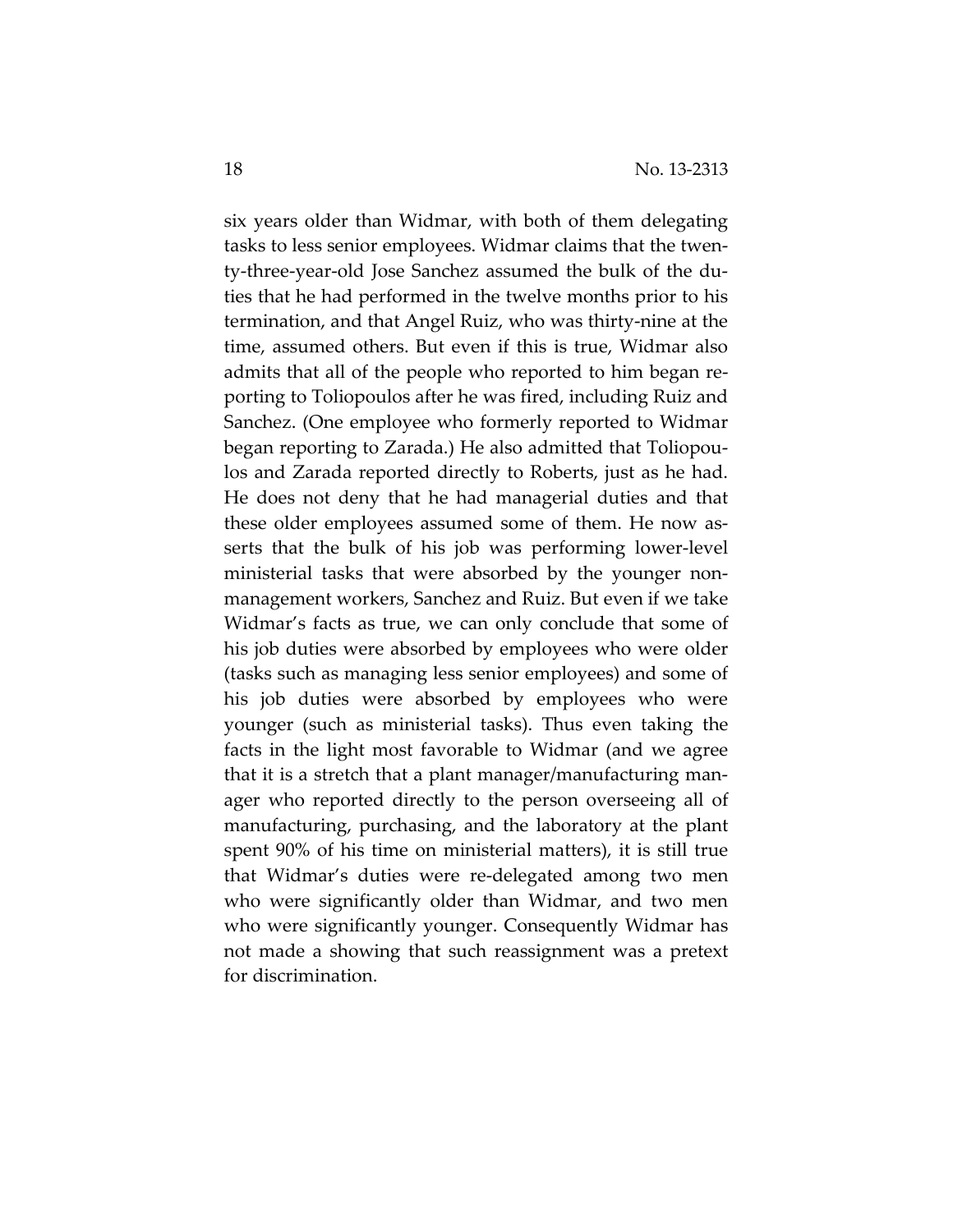For this reason we determine that Widmar has not met his burden of establishing a prima facie case of age discrimination.

## *C. Severance claim*

Widmar makes a separate claim that Sun Chemical also discriminated against him by denying him severance pay. According to Widmar he was not paid the severance due under his contract even though Sun Chemical paid severance to four other employees who had been terminated for cause, including one substantially younger than Widmar. Widmar's cursory argument is devoid of any case law. His only claim is that four other employees terminated for cause received severance pay and one of those four was under the age of forty. Widmar has not established any direct evidence of discrimination on the severance claim. Nor has he shown any evidence under the indirect method other than stating that "a short term employee who was terminated for cause was under the age of 40" and received severance pay. This is insufficient to establish a claim of discrimination in severance pay.

#### D. *Defamation*

Widmar's final claim is that after Sun Chemical terminated his employment, Charles Ramsey, a Rycoline manager, told some co-workers that Widmar had "made a change that screwed things up for the company." (Widmar's opening brief at 15). This statement, he alleges, was defamatory per se. This claim, however, was not raised below. In the district court, Widmar alleged that Ramsey had defamed him by telling others that he had "intentionally sabotaged Sun Chemical." Intentional sabotage is of a completely different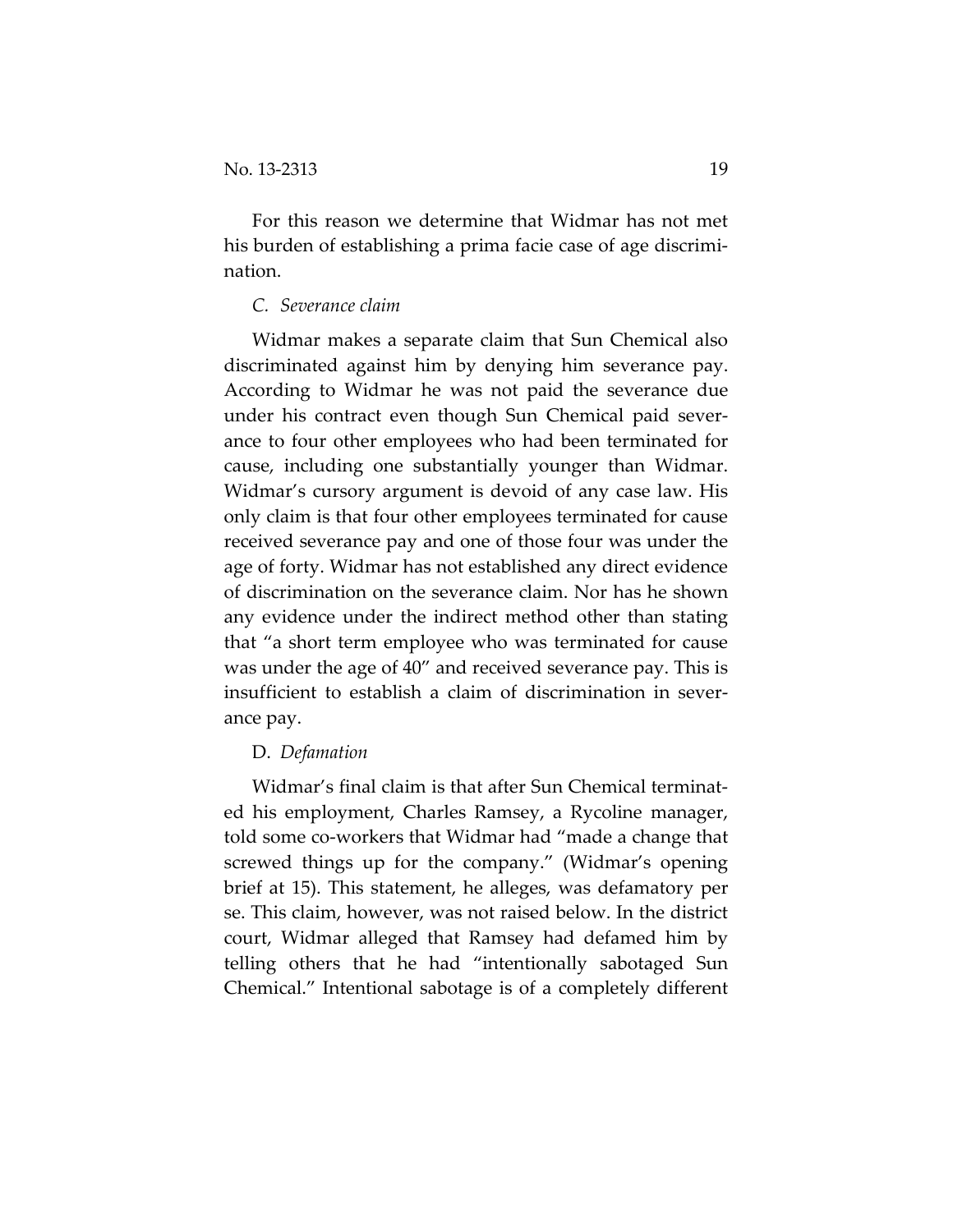nature than "screwing things up." The latter includes negligence, minor errors, and perhaps even taking a reasonable business risk that does not pan out. A plaintiff may not change theories on appeal and deny the defendant the opportunity to develop a defense to the new theory. *Charleston v. Bd. of Trs. of Univ. of Ill. at Chicago*, 741 F.3d 769, 774 (7th Cir. 2013), *cert. denied*, 134 S. Ct. 2719 (2014). Under Illinois law, a cause of action for defamation must set forth the statements about which the plaintiff complains with specificity so that a court can determine whether the statements give rise to a cause of action. *Green v. Rogers,* 917 N.E.2d 478 (Ill. 2009). Because truth is a defense to a defamation claim (*Hnilica v. Rizza Chevrolet, Inc.,* 893 N.E.2d 928, 931 (Ill. App. Ct. 2008)), a defendant must have the opportunity to know which statement he is accused of making.

Nevertheless, even if the claim is not waived, it fails. Widmar makes his claim under the Illinois law of defamation where words are considered defamatory per se if, among other reasons, they impute inability to perform or want of integrity in the discharge of duties of office or employment. *Green*, 917 N.E.2d at 492. To be defamatory per se, the challenged statement must be so obviously and naturally harmful to the person to whom it refers that a showing of special damages is unnecessary. *Vicars-Duncan v. Tactikos*, 16 N.E.3d 935, 943 (Ill. App. Ct. 2014). Recovery will not be allowed if the statement can reasonably be given an innocent construction. *Tuite v. Corbitt*, 224 Ill.2d 490, 502 (Ill. 2006). Stating that Widmar "had made a change that screwed things up for the company" says nothing about his ability to perform in his position in general—only that he had made a particular error at Sun Chemical. This type of comment is not defamation per se. *See Green,* 917 N.E.2d at 556.